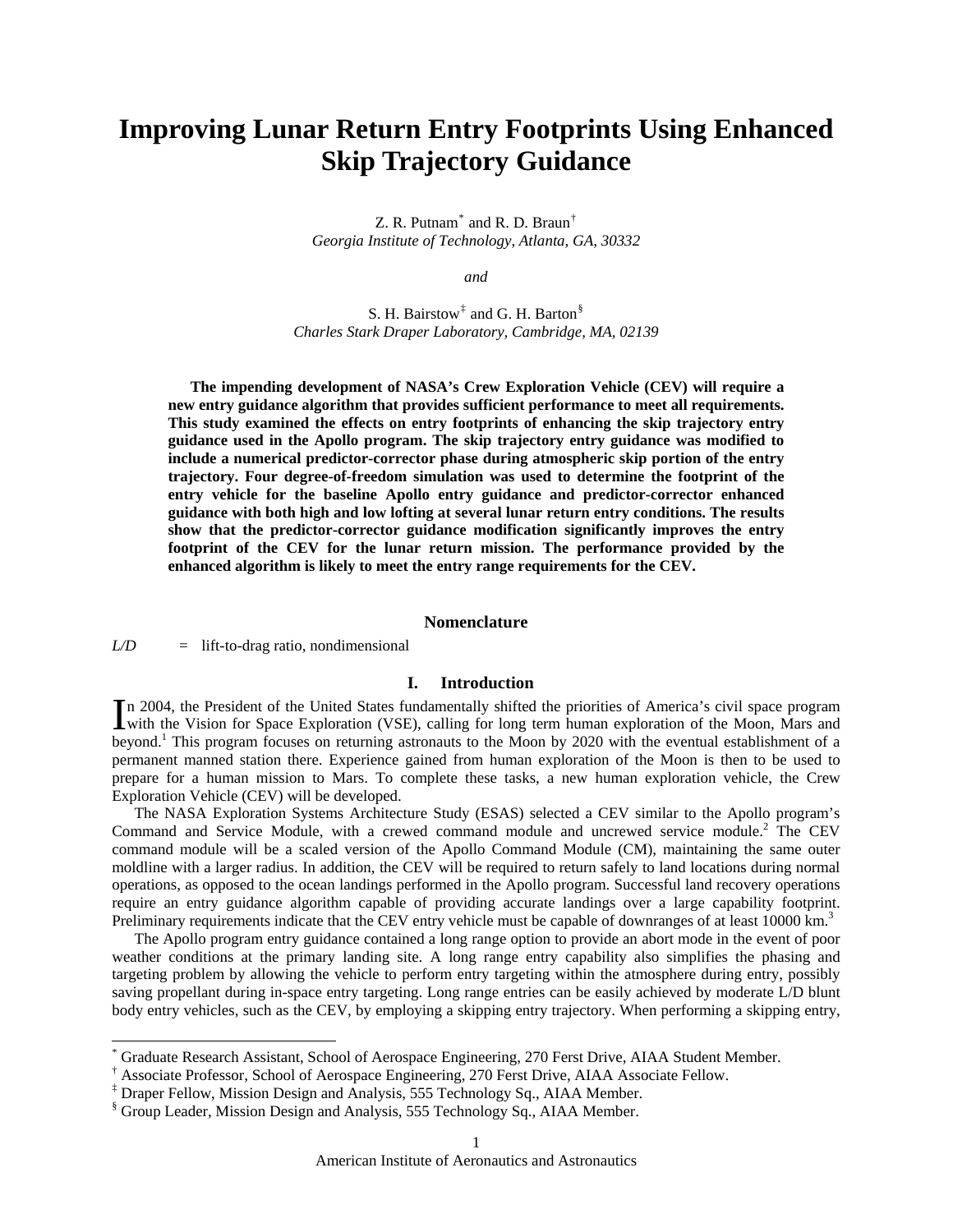the vehicle enters the atmosphere and begins to decelerate. The vehicle then uses aerodynamic forces to execute a pull-up maneuver, lofting the vehicle to higher altitudes, possibly exiting the atmosphere. However, enough energy is dissipated during the first atmospheric flight segment to ensure that the vehicle will enter the atmosphere a second time, at a point significantly farther downrange than the initial entry point. After the second entry, the vehicle proceeds to the surface. A longer range trajectory is achieved in this manner, shown in [Fig. 1.](#page-1-0)



**Fig. 1 Skipping and Non-skipping Entry Trajectories (Altitude vs Time).** 

<span id="page-1-0"></span> The Apollo CM was capable of a maximum entry downrange without dispersions of 4630 km (2500 nmi) when employing the Kepler (ballistic) phase of its skip trajectory guidance.<sup>[4](#page-14-1)</sup> However, this capability was never utilized. Studies for the First Lunar Outpost in the early 1990s used a 1.05 scale Apollo CM. These studies also employed the Apollo entry guidance algorithm, and found a similar maximum downrange without dispersions of 4445 km (2400 nmi).<sup>[5](#page-14-2)</sup> However, in this study, trajectories using the Kepler phase of the guidance were excluded from nominal trajectory design for the following reasons:

- 1) Desire to maintain aerodynamic control of the vehicle throughout entry
- 2) Relative difficulty of accurate manual control to long range targets in the event of a guidance failure
- 3) Sensitivity to uncertainty at atmospheric interface and within the atmosphere leading to inaccurate landings
- 4) No operational necessity for long range entries<sup>5</sup>

While these issues remain significant concerns for the design of the CEV entry system, preliminary requirements state that the CEV must be able to achieve a downrange of at least 10000 km. Recent analyses indicate that the moldline of the CEV is fully capable of achieving downranges of this magnitude.<sup>[6](#page-14-3)</sup> However, significant enhancements in the Apollo algorithm are required to maintain landed accuracy at these downranges.

## **II. Method**

The entry footprint of the CEV entry vehicle was evaluated with a four degree-of-freedom simulation written in Matlab and Simulink. Entry trajectories were simulated over a range of flight path angles, crossrange and downrange commands using the baseline Apollo skip trajectory guidance and both high and low lofting predictorcorrector enhanced entry guidance algorithms. Uncertainty analysis was not included in this feasibility study.

#### **A. Definitions**

 This study utilized the following definitions. Atmospheric interface, the altitude at which the entry vehicle enters the sensible atmosphere, was defined to be 122 km (400,000 ft) above the Earth's reference ellipsoid. Flight path angle (FPA) refers to the entry vehicle's inertial flight path angle at atmospheric interface. The inertial flight path angle is the angle between the vehicle's velocity vector and the local horizontal, where negative values refer to angles below the horizon. Downrange is defined to be the in-plane distance traveled by the vehicle from atmospheric interface to landing. Crossrange is defined to be the out-of-plane distance traveled by the vehicle from atmospheric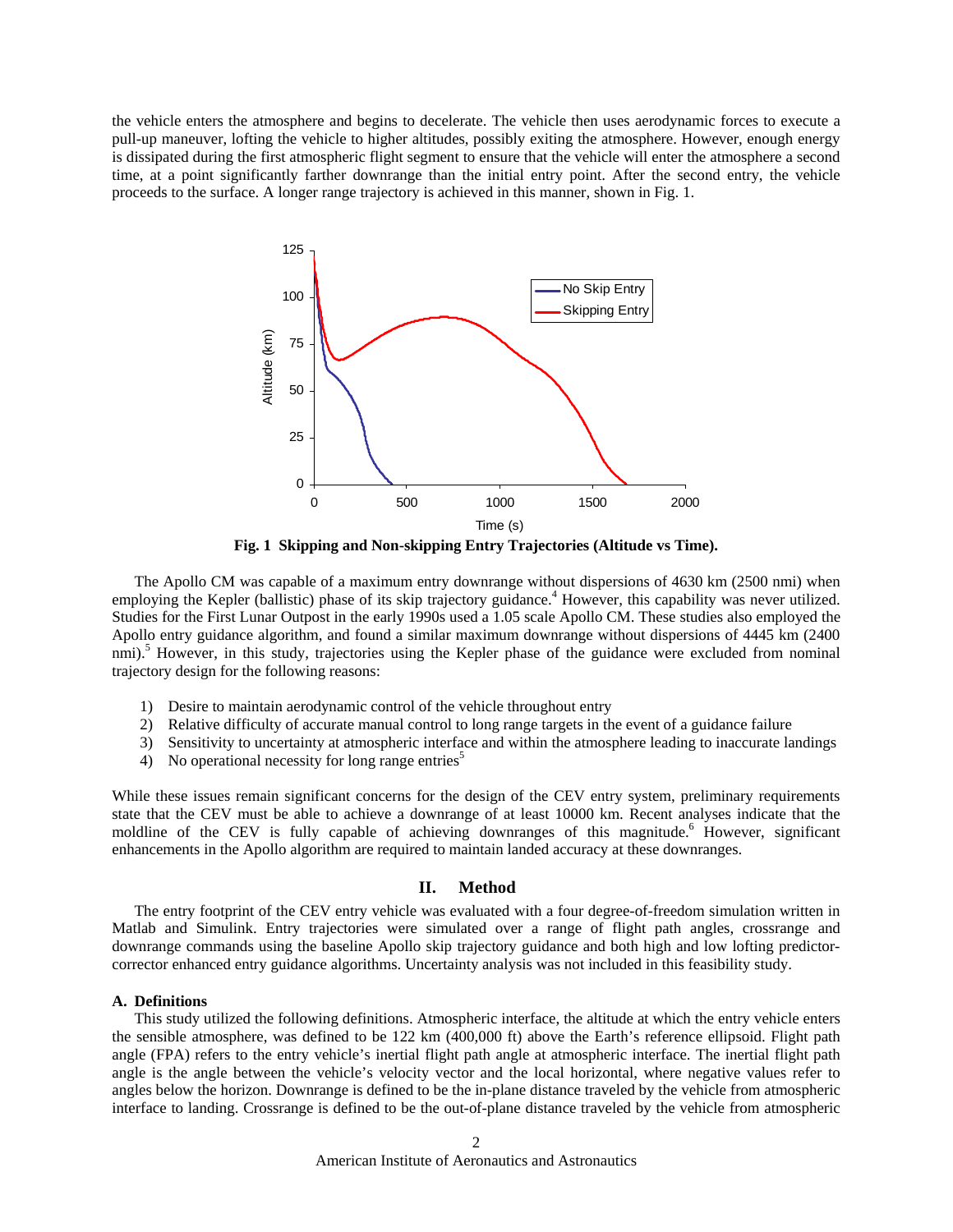interface to landing. Miss distance is defined as the distance between the targeted landing site and the actual landing site. For the purposes of this study, an acceptable footprint was defined to be the region within which the CM achieved a miss distance of 3.5 km or less.

## **B. Assumptions**

<span id="page-2-0"></span>Several assumptions were made for the analysis performed in this study. The atmosphere was assumed to be the 1962 U.S. Standard Atmosphere to facilitate comparison with original Apollo program data. All entries were assumed to be posigrade equatorial. The entry state used is given in [Table 1.](#page-2-0) The entry vehicle used was a scaled Apollo CM, as outlined in the  $ESAS<sup>2</sup>$  $ESAS<sup>2</sup>$  $ESAS<sup>2</sup>$  with a maximum diameter of 5 m. Hypersonic blunt body aerodynamics were used, and the vehicle was flown at trim angle of attack, generating a lift-to-drag ratio (L/D) of 0.4. Entry vehicle properties are summarized in [Table 2](#page-2-1).

**Table 1. Vehicle Entry State.** 

| Venicle Entry State.         |  |  |  |  |
|------------------------------|--|--|--|--|
| Value                        |  |  |  |  |
| $11032 \text{ m/s}$          |  |  |  |  |
| 122 km                       |  |  |  |  |
| 0 deg                        |  |  |  |  |
| 0 <sub>deg</sub>             |  |  |  |  |
| $90 \text{ deg}$             |  |  |  |  |
|                              |  |  |  |  |
| Table 2. Vehicle Properties. |  |  |  |  |
| Value                        |  |  |  |  |
| 8075 kg                      |  |  |  |  |
| $23.758 \text{ m}^2$         |  |  |  |  |
| 0.4                          |  |  |  |  |
|                              |  |  |  |  |

#### <span id="page-2-1"></span>**C. Parameters Varied**

<span id="page-2-2"></span>Crossrange commands were varied between 0 km and 1000 km; downrange commands were varied between 1500 km and 13000 km. This set of commands fully captured the capability footprint of the entry vehicle. Three flight path angles were selected to examine vehicle footprints over a range of atmospheric interface conditions, as shown in the [Table 3](#page-2-2). Two of the FPAs were selected based on a CEV emergency ballistic entry (EBE) study conducted at the Charles Stark Draper Laboratory in September 2005. This set of parameters was used with both the baseline skip trajectory guidance and the high and low lofting versions of the enhanced skip trajectory guidance.

| Table 3. Flight Path Angle Selections. |                                      |  |  |  |
|----------------------------------------|--------------------------------------|--|--|--|
| <b>FPA</b>                             | Selection Criteria                   |  |  |  |
| $-5.635$ deg                           | Center of aerodynamic corridor       |  |  |  |
| $-5.900 \text{ deg}$                   | Approximate shallow boundary for EBE |  |  |  |
| $-6.100 \deg$                          | Approximate steep boundary for EBE   |  |  |  |

#### **III. Results: Baseline Algorithm**

#### **A. Baseline Algorithm Description**

The primary function of the entry guidance algorithm is to manage energy as the spacecraft descends to the parachute deploy interface. The bank-to-steer algorithm controls lift in the coupled vertical and lateral channels, with guidance cycles occurring at a frequency of 0.5 Hz.

Guidance's chief goal is to manage lift in the vertical channel so that the vehicle enters into the wind-corrected parachute deploy box at the appropriate downrange position. For a given FPA, full lift-up provides maximum range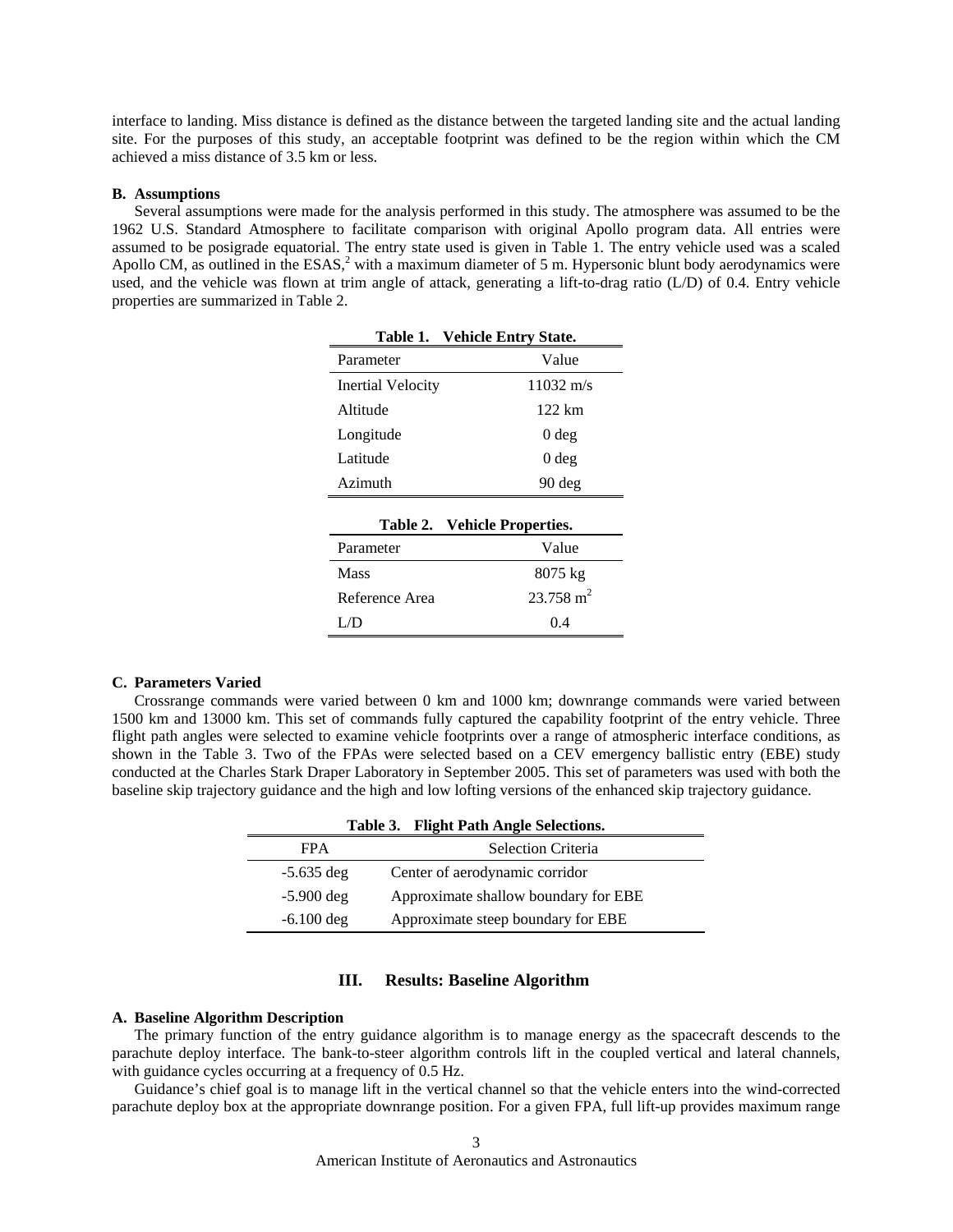while full lift-down provides the steepest descent. Lift-down may be constrained by the maximum allowed g-loads that can be experienced by the crew and vehicle. Any bank orientation other than full lift-up or full lift-down will result in a component of lift in the lateral channel. Crossrange position is controlled in the lateral channel by reversing the lift command into the mirror quadrant (e.g. +30 deg from vertical to -30 deg) once the lateral range errors to the target cross a threshold. The vehicle continues this bank command reversal strategy as it descends to the target. As the energy and velocity decrease, the lateral threshold is reduced so that the vehicle maintains control authority to minimize the lateral errors prior to chute deploy.

The baseline Apollo algorithm consists of seven phases designed to control the downrange position of the vehicle, as shown in [Fig. 2.](#page-3-0)



- <span id="page-3-0"></span>1) Pre-entry Attitude Hold: maintains current attitude until a sensible atmosphere has been detected.
- 2) Initial Roll: seeks to guide the vehicle toward the center of the entry corridor, nominally commanding the lift vector upward, otherwise commanding the lift vector downward to steepen a shallow entry.
- 3) Huntest and Constant Drag: begins once atmospheric capture is assured, triggered by an altitude rate threshold. This phase determines whether the vehicle will need to perform an upward "skip" in order to extend the vehicle's range, decides which of the possible phases to use, and calculates the conditions which will trigger those phases. The algorithm transitions to the Downcontrol phase once a suitable skip trajectory is calculated; otherwise the algorithm transitions directly to the Final ("Second Entry") phase if no skip is needed.
- 4) Downcontrol: guides the vehicle to pullout using a constant drag policy.
- 5) Upcontrol: guides the vehicle along a reference trajectory, previously generated by the Huntest phase. This trajectory is not updated during the Upcontrol phase. The algorithm transitions into the Kepler phase if the skip trajectory is large enough to exit the atmosphere; otherwise, the algorithm transitions directly into the Final ("Second Entry") phase.
- 6) Kepler ("Ballistic"): maintains current attitude along the velocity vector from atmospheric exit to atmospheric second entry. Exit and second entry transitions are defined to occur at an aerodynamic acceleration of 0.2 g's.
- 7) Final ("Second Entry"): guides the vehicle along a stored nominal reference trajectory, calculated preflight. Once the velocity drops below a threshold value, the algorithm stops updating bank commands and the guidance algorithm is disabled.

The guidance phases and phase-transition logic are discussed fully in Reference [7.](#page-14-4)

## **B. Results Summary**

The results presented below are given in footprint plots. These plots show the miss distance associated with a particular downrange and crossrange command. Dark blue areas indicate accurate landings, while red areas indicate large miss distances. Light blue and dark blue areas provide acceptable accuracy, corresponding to miss distances of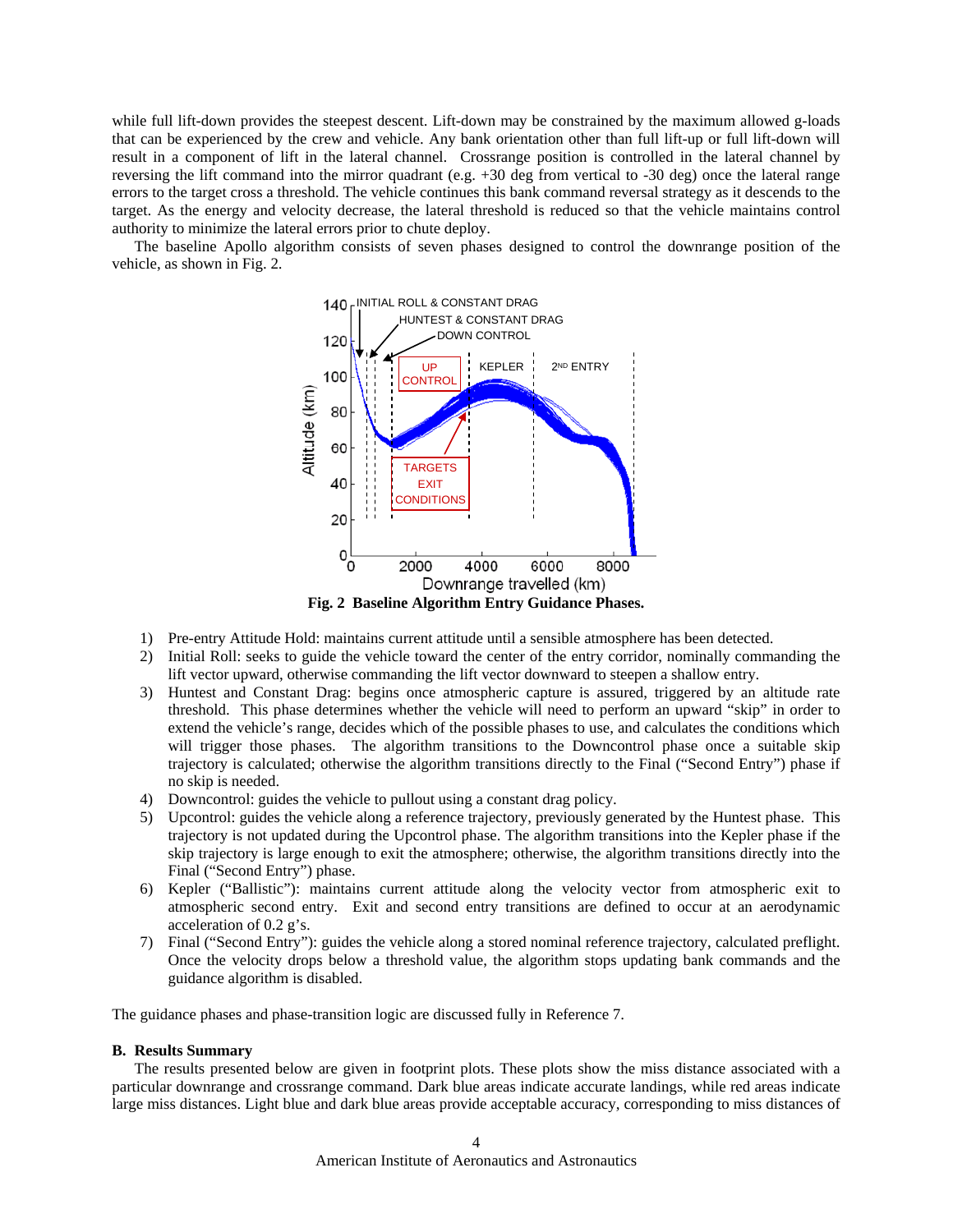3.5 km or less. It should be noted that red areas denote miss distance of 10 km or greater, with some miss distances in excess of 1000 km.

#### **C. Baseline Algorithm Results**

The entry guidance algorithm used for the Apollo program was selected as the baseline algorithm for the CM entry guidance. Figures 1-3 below show the landed accuracy over a range of downrange and crossrange commands for several FPAs (see [Table 3\)](#page-2-2). Figure 4 shows the footprint outlines at several FPAs.

[Fig. 3](#page-4-0) shows the footprint for the baseline algorithm at a FPA of -5.635 deg. Maximum crossrange is approximately ±700 km. Minimum downrange is 2250 km; maximum downrange is 7000 km. Within these ranges, the algorithm performs well. [Fig. 4](#page-5-0) shows the footprint for the baseline algorithm at a FPA of -5.900 deg. Performance remains similar at this FPA. The minimum downrange decreases to 2000 km, while the maximum downrange remains 7000 km, with the exception of crossranges less than  $\pm 50$  km. Some improvement is made in long range performance, but accurate regions are patchy. [Fig. 5](#page-5-1) shows the footprint for the baseline algorithm at a FPA of -6.100 deg. Significant performance improvements are visible at this FPA. Maximum downrange increases to 7500 km; minimum downrange is 2000 km. Maximum crossrange increases to ±750 km at large downranges. Long range performance becomes accurate in two regions at crossranges greater than 400 km.

Overall, the baseline algorithm provides good performance over downrange commands between 2000 km and 7000 km with crossranges up to 700 km, as shown in [Fig. 6.](#page-6-0) However, improvement is required for long range performance.



<span id="page-4-0"></span>**Fig. 3 Baseline miss distance (km) with FPA = -5.635 deg.**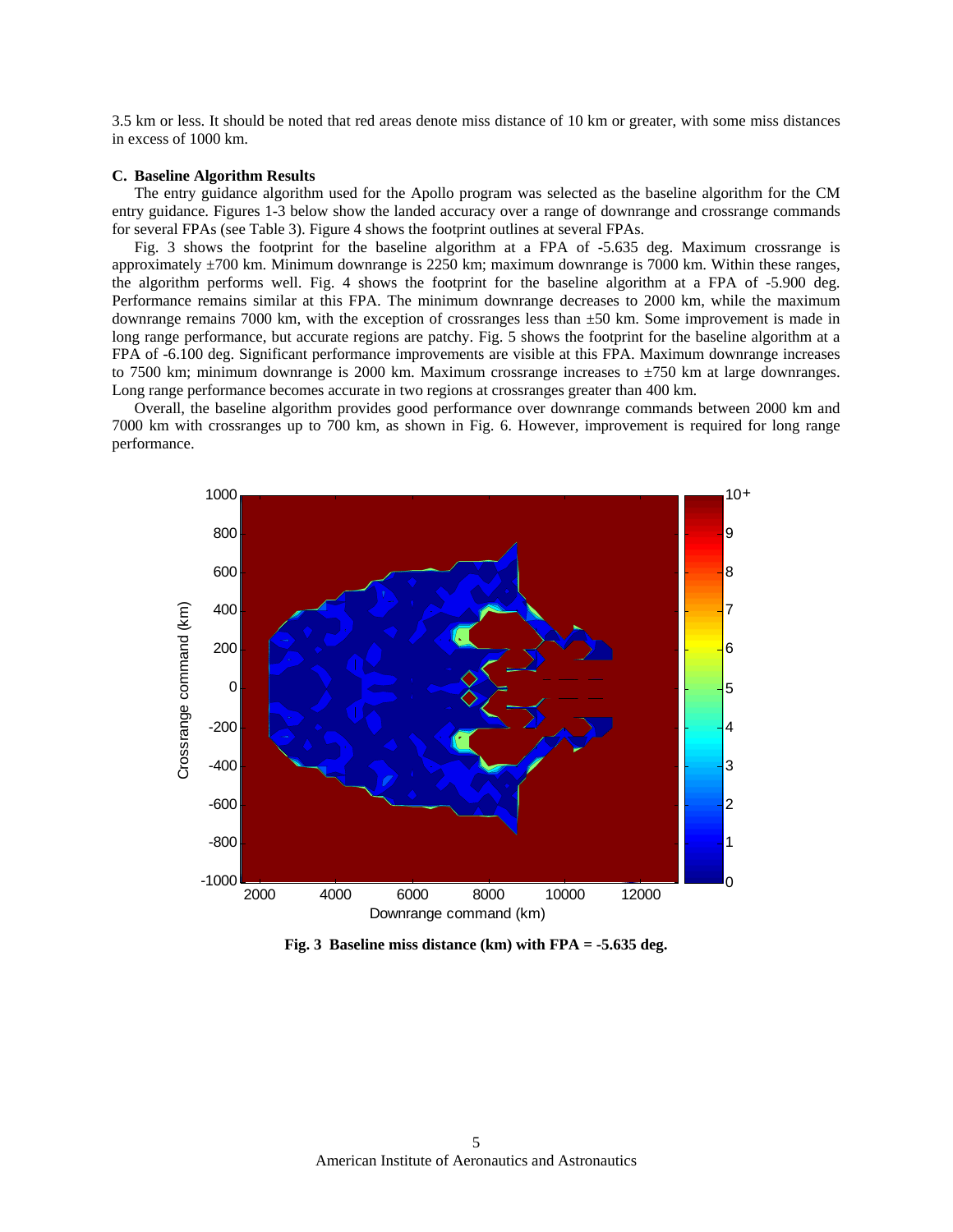



<span id="page-5-0"></span>

<span id="page-5-1"></span>**Fig. 5 Baseline miss distance (km) with FPA = -6.100 deg.**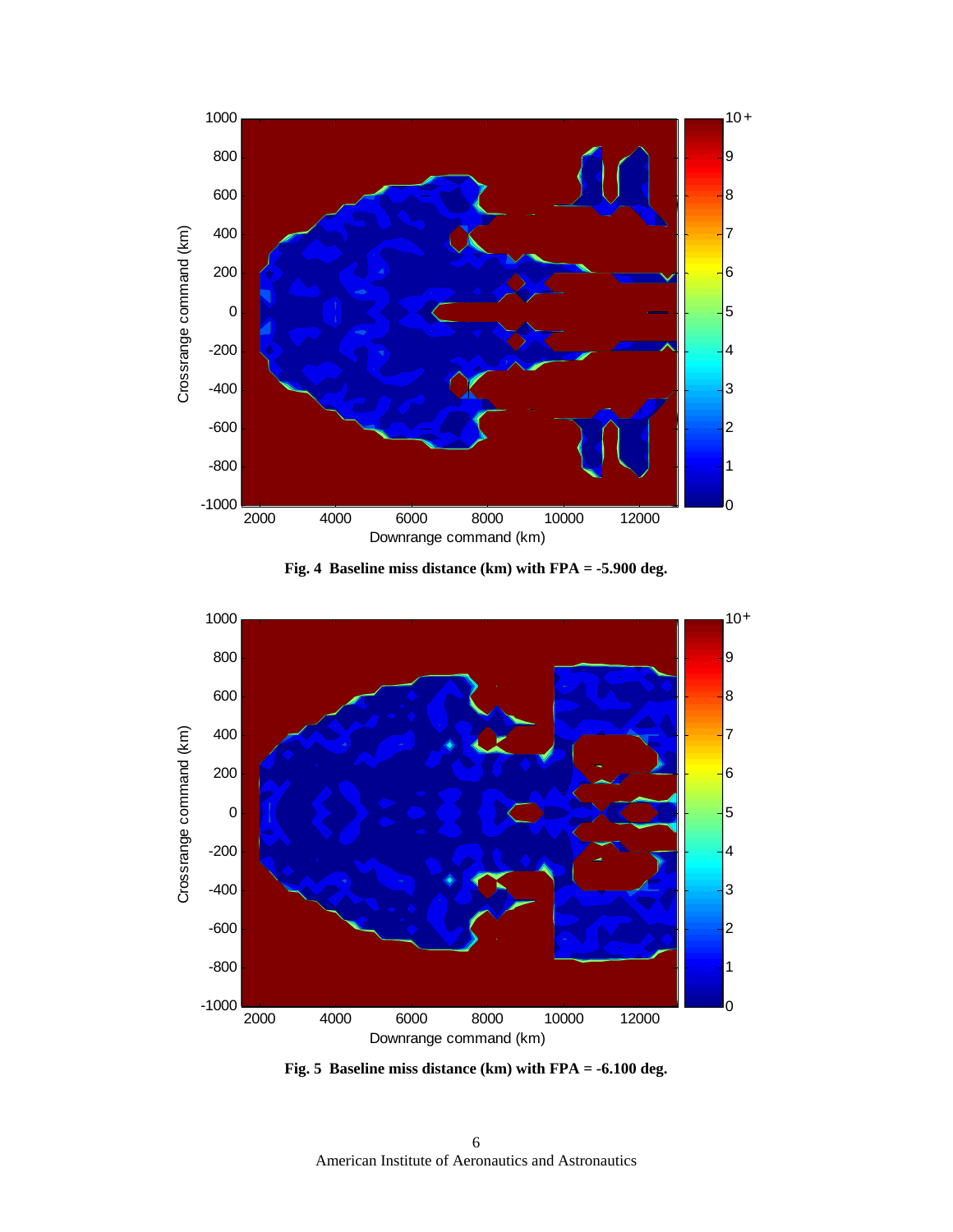

**Fig. 6 Baseline range capability over several FPAs, miss distance < 3.5 km.**

#### <span id="page-6-0"></span>**D. Rationale for Algorithm Improvement**

Analysis of trajectories for long target ranges showed that the degradation of precision landing performance for the baseline Apollo algorithm occurred as the result of two issues. First, the Upcontrol phase did not guide the vehicle to the desired exit conditions calculated by the Huntest phase. The control gains for the reference-following controller were likely designed with shorter target ranges in mind, and did not achieve the intended results for the longest target ranges. Second, the exit conditions calculated by Huntest were inaccurate due to an outdated assumption. Since the baseline Apollo algorithm was designed for target ranges of less than 4,600 km, the Kepler phase would always be short enough to ignore the effects of accumulated drag in the Kepler phase when calculating the exit conditions. For the much-longer target ranges intended for the CEV, this assumption is no longer valid. These two issues combined to cause severe undershoot in the longest target ranges.

## **IV. Results: Enhanced Guidance Algorithm**

#### **A. Enhanced Algorithm Description**

The issues causing degradation in precision landing performance for long target ranges using the baseline Apollo algorithm were resolved by implementing three enhancements to the algorithm. First, the Upcontrol and Kepler phases were replaced with a numeric predictor-corrector (NPC) algorithm, which targets the second entry conditions rather than the atmospheric exit conditions. This change in the guidance phase logic is reflected in [Fig. 7.](#page-7-0) The NPC algorithm used for this purpose, PredGuid, is an aerocapture NPC guidance algorithm developed for the Aero-assist Flight Experiment (AFE). The PredGuid algorithm is described in Ref. [8](#page-14-5). An analytic predictor-corrector option was investigated but rejected due to the lack of a suitable closed-form expression to describe the entire skip trajectory.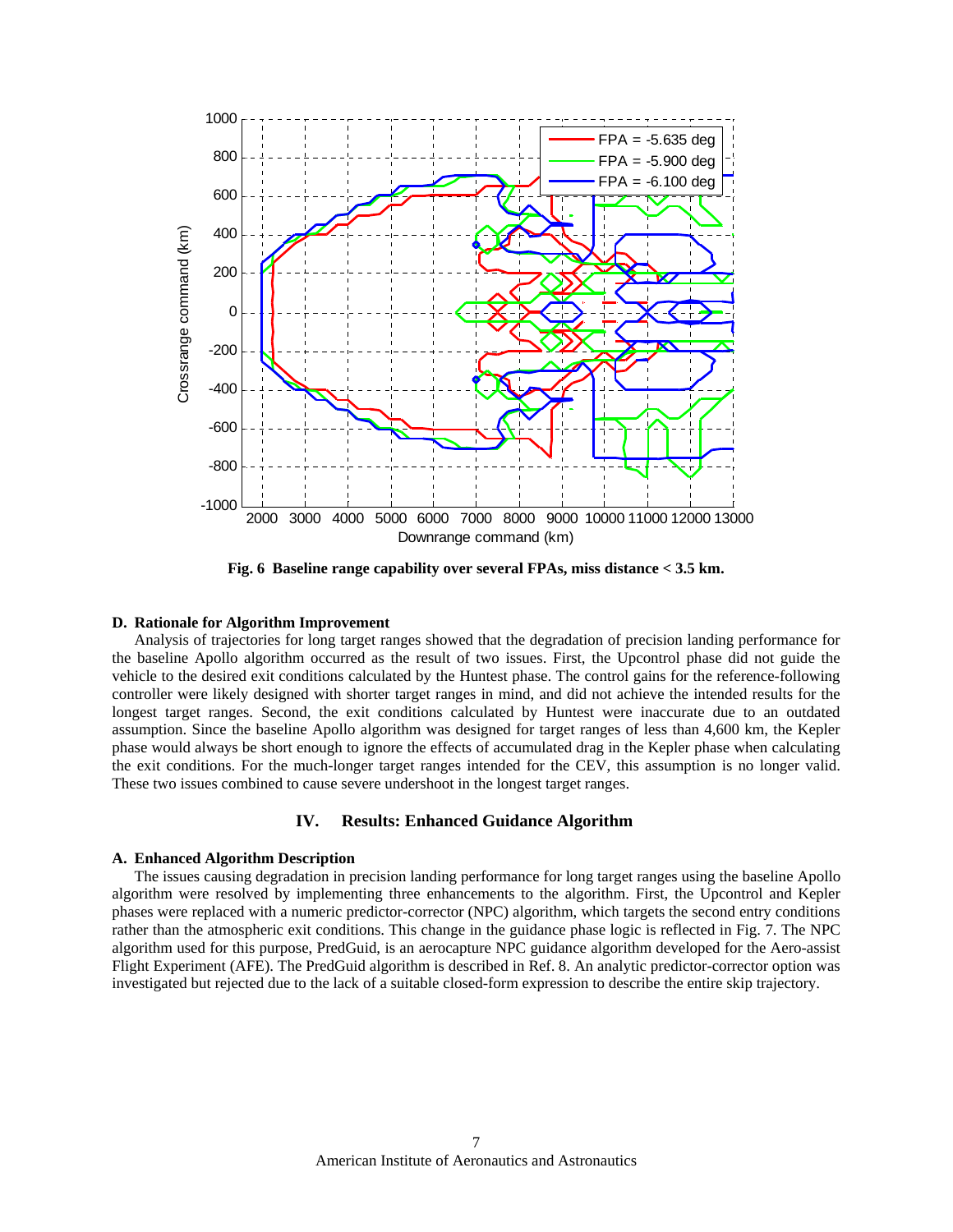

**Fig. 7 Enhanced PredGuid Algorithm.** 

<span id="page-7-0"></span> Next, the Final phase reference trajectory was redefined and extended to re-center it with respect to the CEV's range capability, since the CEV has different vehicle characteristics than the Apollo Command Module. Finally, the Final phase range estimation method used by the Huntest and PredGuid phases was updated to enable the new Final phase reference trajectory to support a wider spread of target ranges. More detail about the enhancements made to the algorithm is available in Ref. [9.](#page-14-6)

 The effects of modulating the start time of the PredGuid phase was also investigated. A comparison was made between starting the PredGuid phase at the beginning of the Upcontrol Phase (as described above) and starting the PredGuid phase at the beginning of the Downcontrol phase. The difference in these two approaches resulted in different trajectory shaping. Starting the PredGuid phase at the nominal time by replacing the Upcontrol and Kepler phases resulted in a lower-altitude, shallower skip trajectory. Starting the PredGuid phase earlier by also replacing the Downcontrol phase resulted in a higher-altitude, steeper lofting.

#### **B. Enhanced Algorithm Results**

The results presented below detail the entry footprint of the CM using the enhanced numerical predictorcorrector guidance algorithm with both high and low lofting. Figures 5-10 show the landed accuracy, in terms of miss distance, of the CM at various downrange and crossrange commands for a given FPA. Figures 11 and 12 show the footprint outlines for high and low lofts for several FPAs.

[Fig. 8](#page-8-0) shows the footprint for a low loft at a FPA of -5.635 deg. The CM achieves a maximum crossrange of approximately ±750 km. The minimum downrange is 2250 km and significant accuracy is lost when downranges greater than 10000 km are targeted. The footprint for a low loft at a FPA of -5.900 deg is shown in [Fig. 9.](#page-8-1) The CM achieves a maximum crossrange of  $\pm 850$  km, an increase of 100 km over the -5.635 deg case. The minimum downrange decreases to 2000 km from 2500 km in the -5.635 deg case. Significant accuracy is still lost when downranges greater than 10000 km are targeted. The footprint for a low loft at a FPA of -6.100 deg is nearly identical to that of the -5.900 deg case ([Fig. 10\)](#page-9-0). Of note is the much larger red region starting at 11000 km, indicating a deterioration of long-range performance with steepening FPA.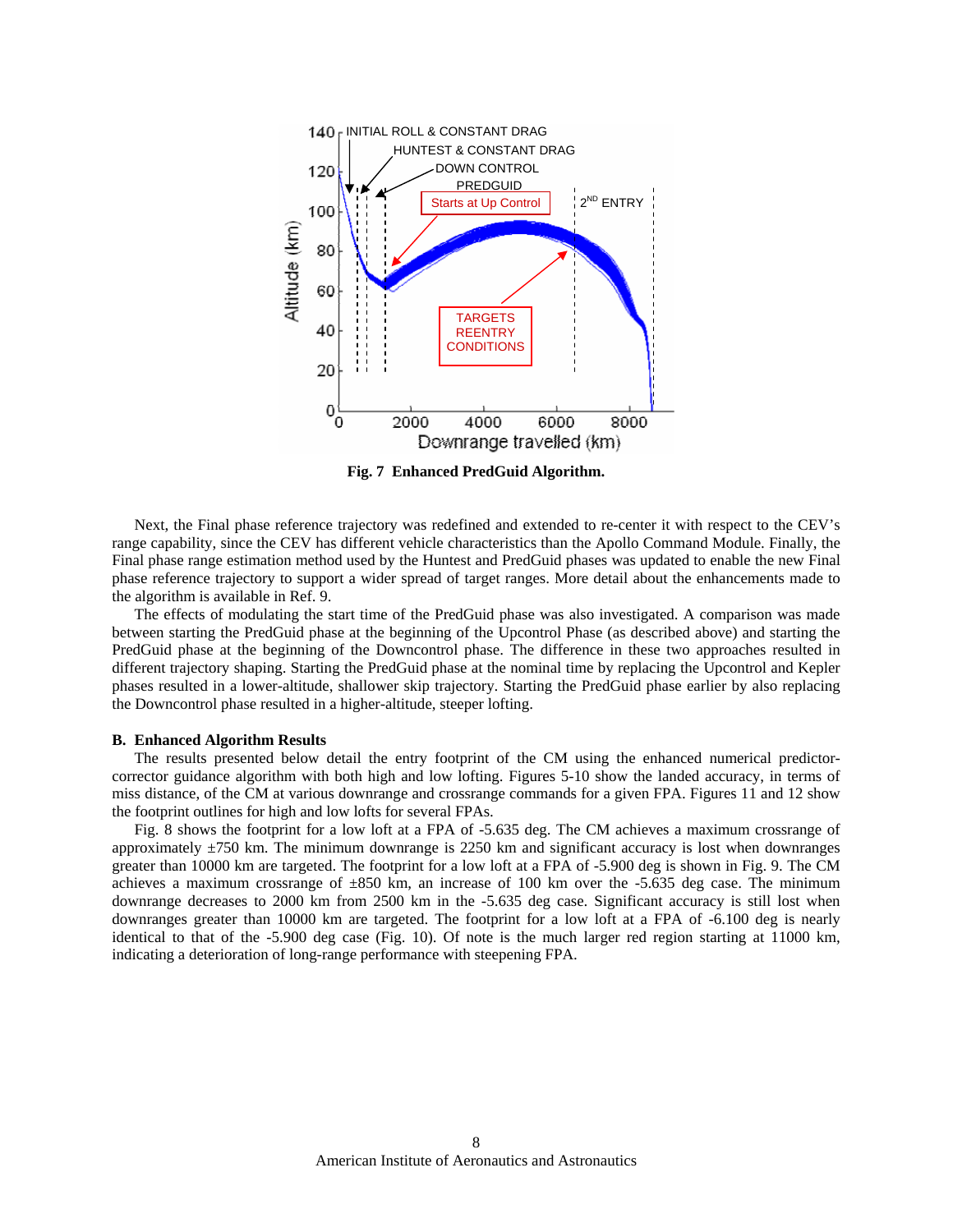



<span id="page-8-0"></span>

<span id="page-8-1"></span>**Fig. 9 Low Loft Miss Distance (km) With FPA = -5.900 deg.**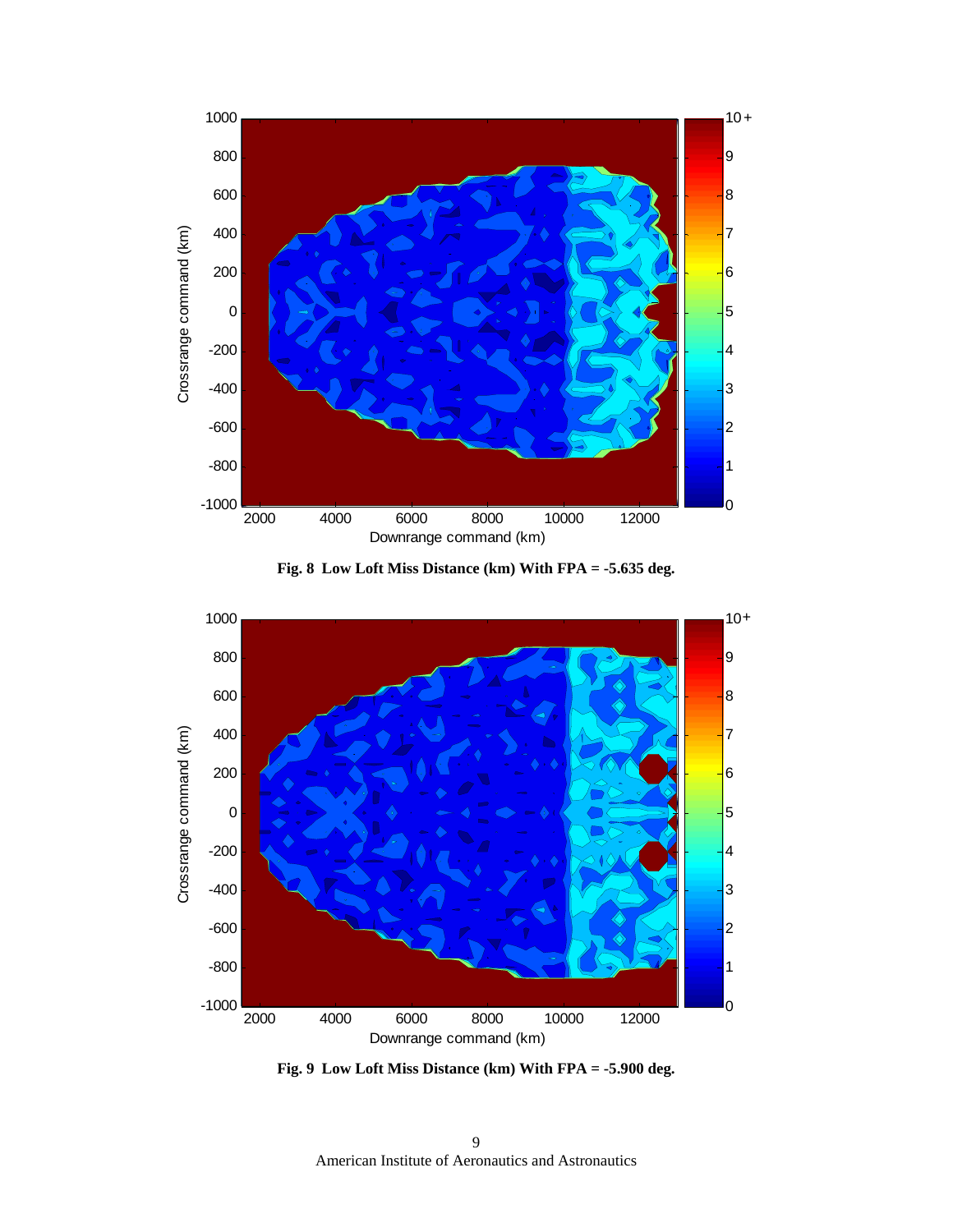

<span id="page-9-0"></span>[Fig. 11](#page-10-0) shows the footprint for a high loft at a FPA of -5.635 deg. The CM achieves a maximum crossrange of approximately ±900 km, a 150 km increase over the low loft case. The minimum downrange is 2250 km and the maximum downrange is 11250 km. No accuracy is lost between 10000 km and 11250 km as in the low loft case. The footprint for a high loft at a FPA of -5.900 deg is slightly better [\(Fig. 12](#page-10-1)). The CM achieves a maximum crossrange of ±950 km. The minimum downrange is 2000 km and the maximum downrange is 11000 km, slightly less than the -5.635 deg case. Of particular note are two regions of inaccuracy near 3000 km downrange. [Fig. 13](#page-11-0) shows the footprint for a high loft at a FPA of -6.100 deg. The CM achieves a maximum crossrange of  $\pm 900$  km. Downrange performance is similar to the -5.900 deg case. The two inaccurate regions near 3000 km downrange have disappeared at this FPA.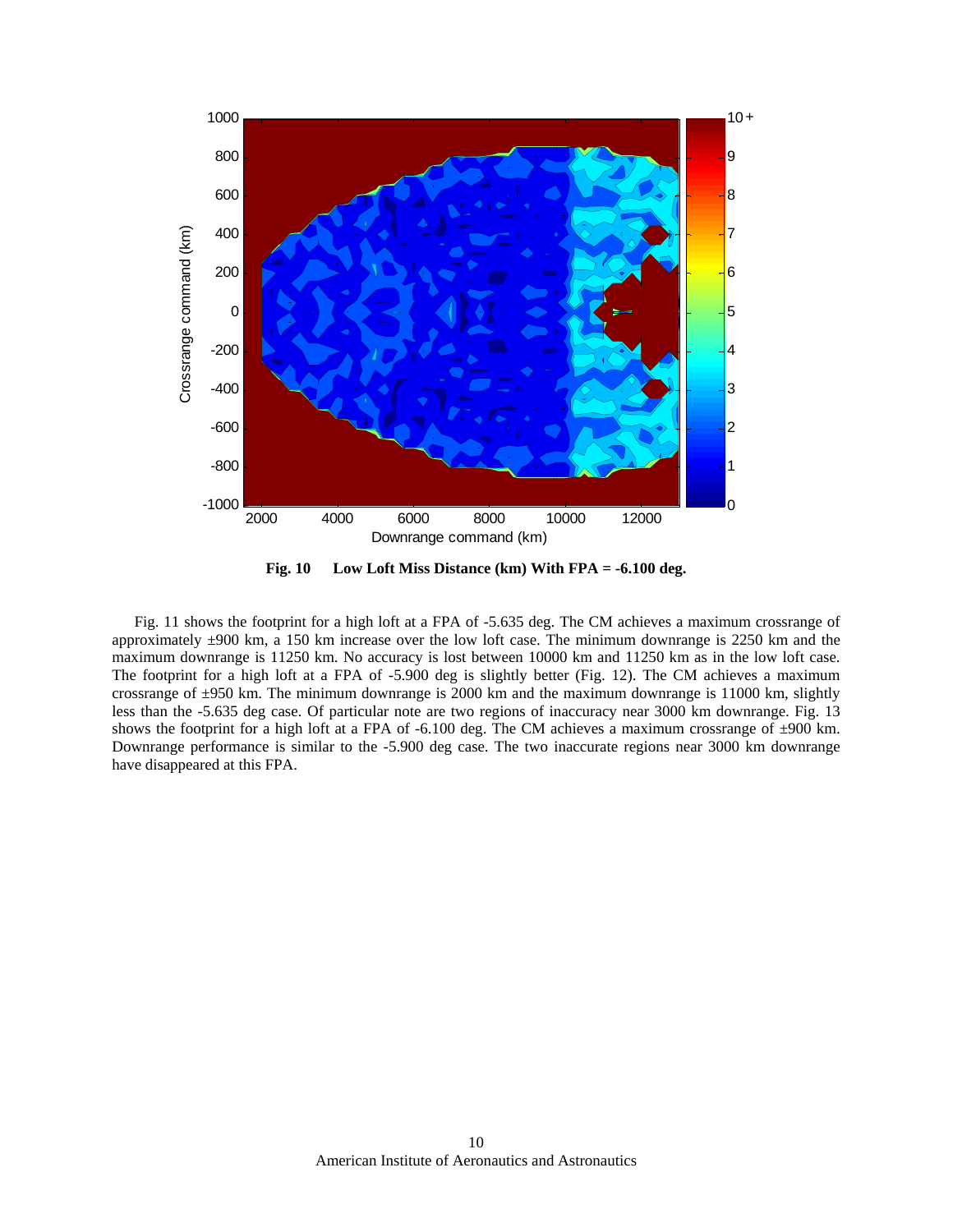



<span id="page-10-0"></span>

<span id="page-10-1"></span>**Fig. 12 High Loft Miss Distance (km) With FPA = -5.900 deg.** 

American Institute of Aeronautics and Astronautics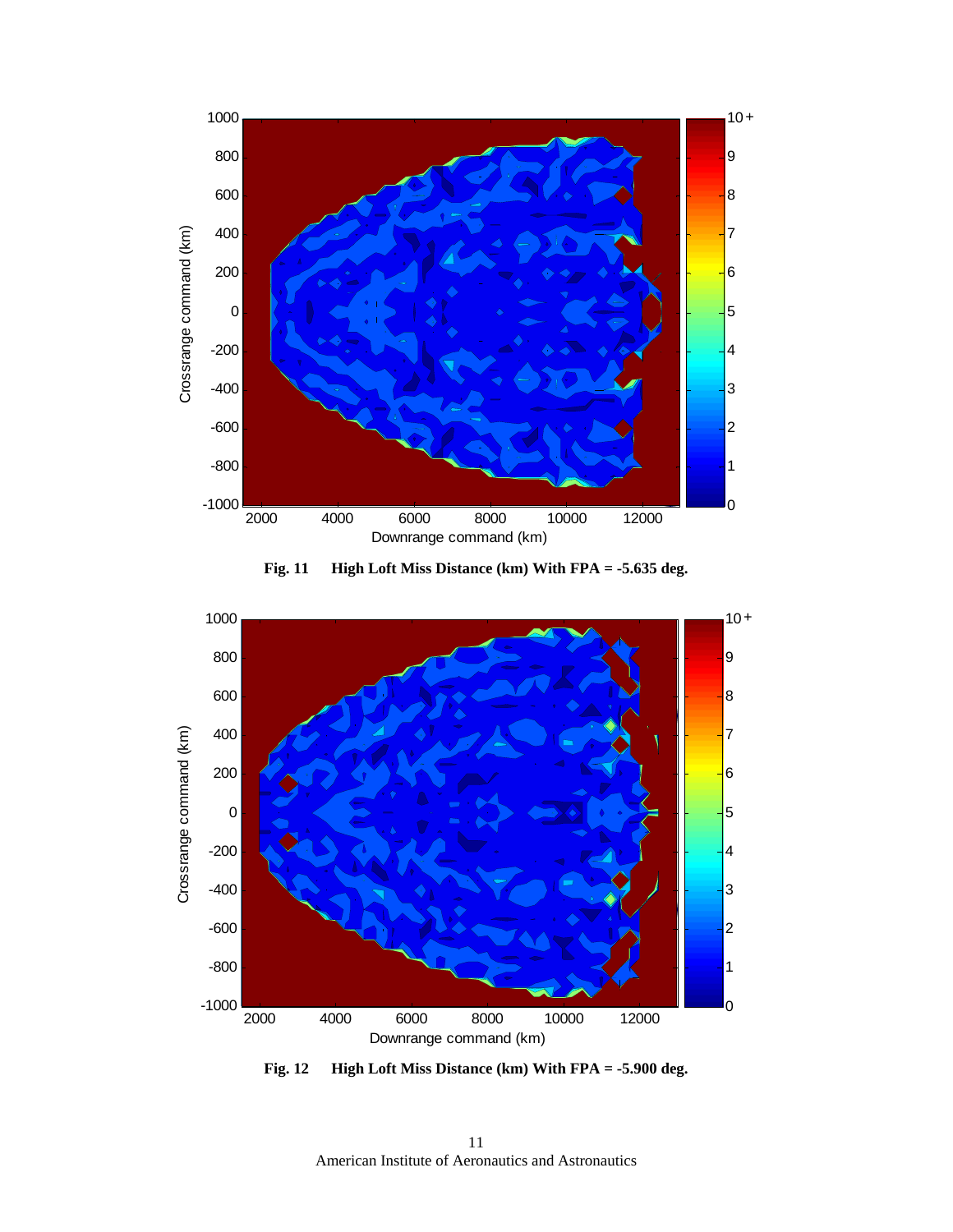

<span id="page-11-0"></span>[Fig. 14](#page-12-0) and [Fig. 15](#page-12-1) show the footprints for low and high loft trajectories, respectively, at three FPAs. The footprint outlines correspond to miss distances of 3.5 km or less. As shown before, -5.900 deg and -6.100 deg provide similar performance, while -5.635 deg is slightly less capable. All trajectories begin to lose accuracy beyond 10000 km. As in the low loft cases, the performance of the high loft -5.900 deg and -6.100 deg cases is similar, with the exception of the two inaccurate regions in the -5.900 deg case near 3000 km downrange. The -5.635 deg case is slightly less capable in minimum downrange and maximum crossrange, but slightly more capable in maximum downrange, providing capability to 11250 km.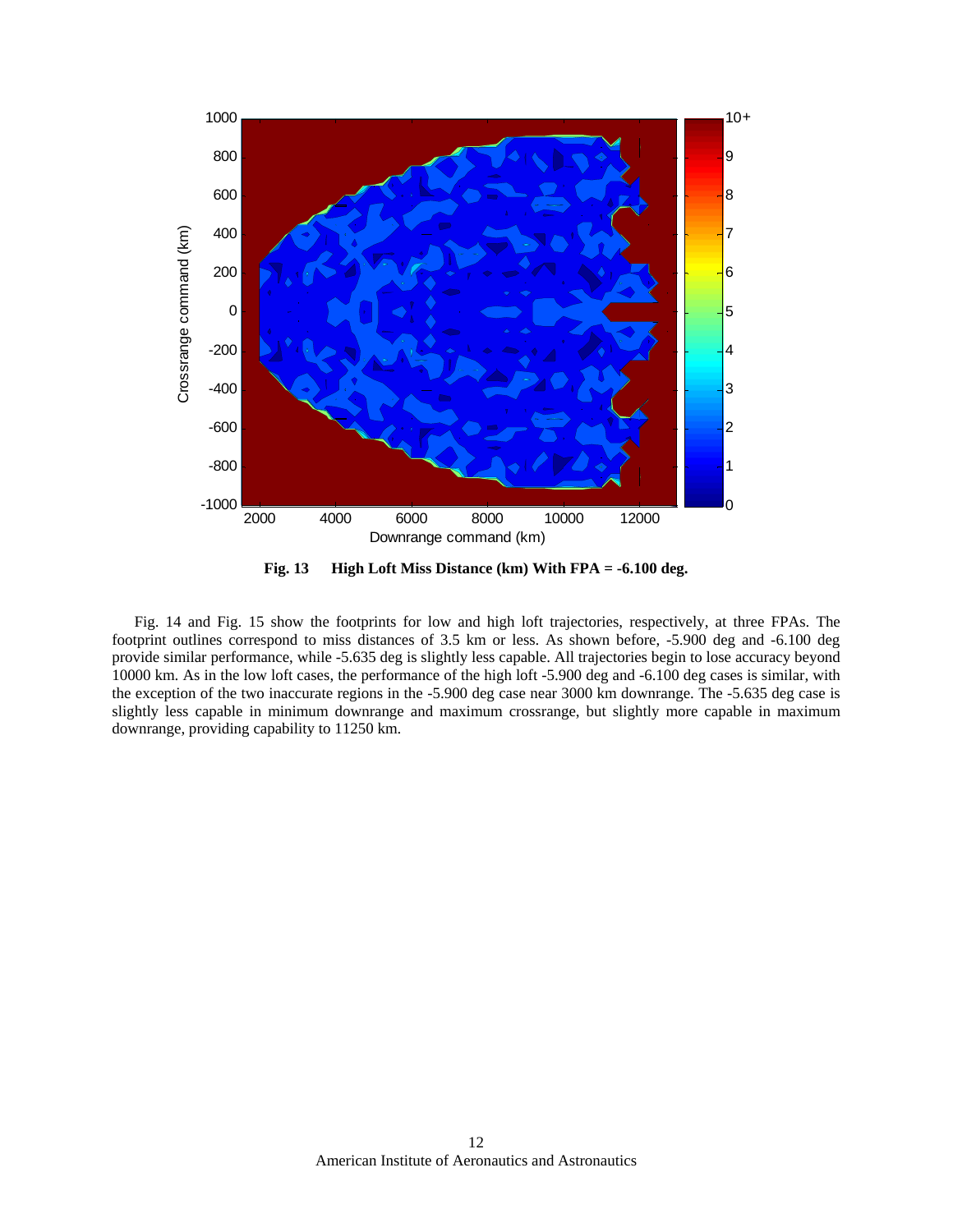

**Fig. 14 Low Loft Footprints for Several FPAs, Miss Distance < 3.5 km.** 

<span id="page-12-0"></span>

<span id="page-12-1"></span>**Fig. 15 High Loft Footprints for Several FPAs, Miss Distance < 3.5 km.** 

American Institute of Aeronautics and Astronautics 13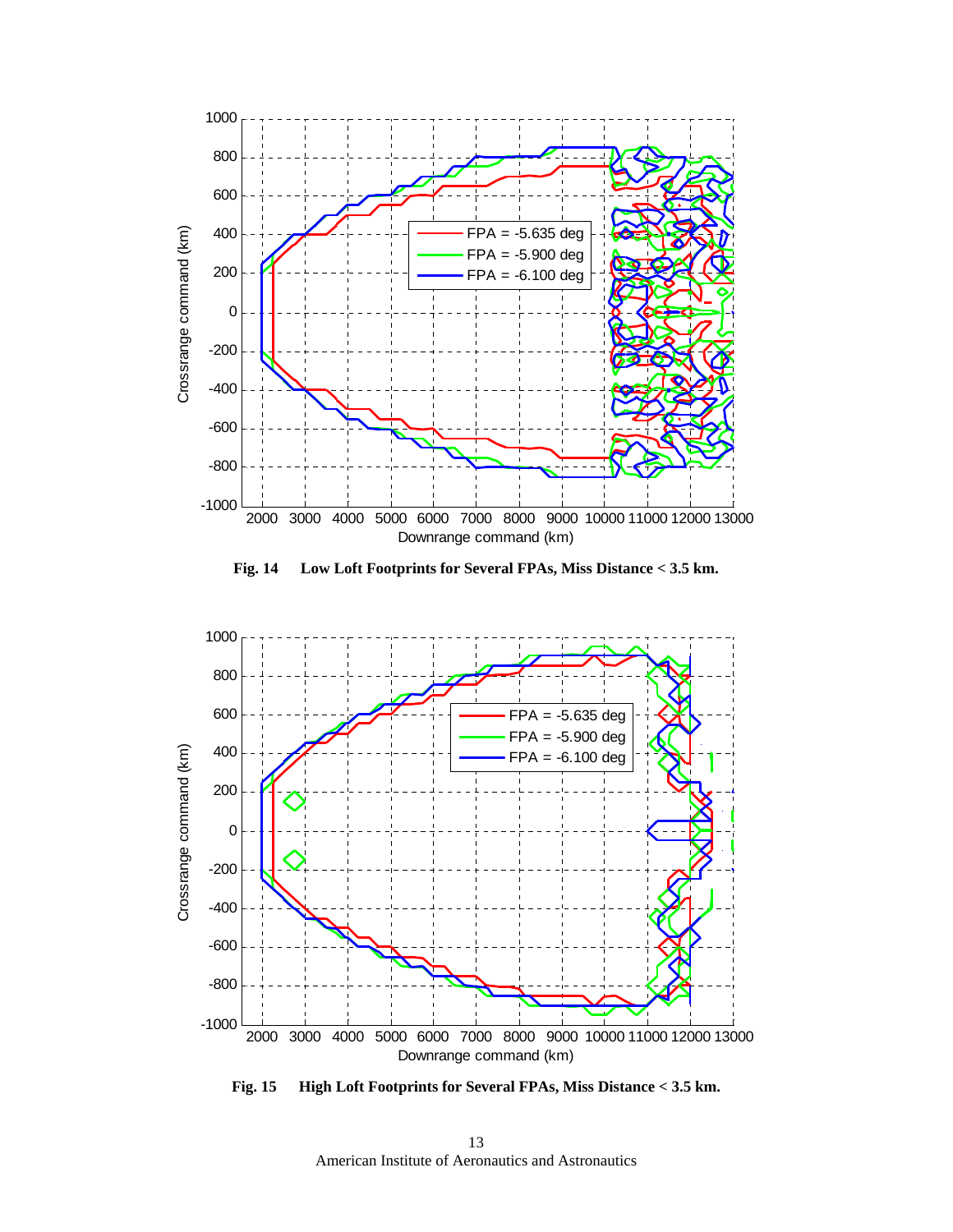<span id="page-13-2"></span>These data show that with the inclusion of the enhanced guidance algorithm, range performance is consistent over a large downrange and crossrange area. The shapes of the footprints are consistent with previous work performed with the Apollo CM. Over a range of FPAs, a crossrange of ±900 km is easily achievable with reasonable accuracy, while a downrange of 11000+ km is easily within the vehicle's capability. [Table 4](#page-13-2) provides a summary of the range performance data.

| Table 4. Guided Range Performance Summary. |                    |                   |                    |  |
|--------------------------------------------|--------------------|-------------------|--------------------|--|
| <b>FPA</b>                                 | Minimum Downrange  | Maximum Downrange | Maximum Crossrange |  |
| <b>Baseline Algorithm</b>                  |                    |                   |                    |  |
| $-5.635$ deg                               | 2250 km            | 7000 km           | $\pm 700$ km       |  |
| $-5.900$ deg                               | 2000 km            | 7000 km           | $\pm 700$ km       |  |
| $-6.100$ deg                               | $2000 \mathrm{km}$ | 7500 km           | $\pm 750$ km       |  |
| Low Loft Enhanced Algorithm                |                    |                   |                    |  |
| $-5.635$ deg                               | 2250 km            | 10000 km          | $\pm 750$ km       |  |
| $-5.900 \deg$                              | 2000 km            | 10000 km          | $\pm 850$ km       |  |
| $-6.100$ deg                               | 2000 km            | 10000 km          | $\pm 850$ km       |  |
| <b>High Loft Enhanced Algorithm</b>        |                    |                   |                    |  |
| $-5.635$ deg                               | 2250 km            | 11000 km          | $\pm 900$ km       |  |
| $-5.900$ deg                               | 2000 km            | 11000 km          | $\pm 950$ km       |  |
| $-6.100$ deg                               | 2000 km            | 11000 km          | $\pm 900$ km       |  |

As shown in [Table 4,](#page-13-2) there is no significant change in landing accuracy within the range of FPAs examined. Miss distances of the CM remain within 3.5 km for low loft trajectories with downranges less than 10000 km. Miss distances of the CM remain within 3.5 km for high loft trajectories with downranges less than 11000 km, with the exception of two regions near 3000 km downrange at an FPA of -5.900 deg. It should be noted that these analyses include no uncertainty.

At steeper FPAs with a low loft trajectory, the maximum crossrange capability is increased slightly and the minimum downrange is decreased, both desirable effects. High loft trajectories exhibit similar minimum downrange performance with increased maximum crossranges. While the minimum downrange capability is better for steeper FPAs with high lofting, no clear advantage exists in crossrange performance for steep or shallow FPAs. It should be noted that a compromise between the high and low loft guidance algorithms could be implemented and that such an implementation would further decrease footprint dependence on FPA.

## **V. Conclusion**

The CEV CM achieves significant capability footprint improvements over the baseline algorithm with use of the enhanced predictor-corrector entry guidance algorithm. With this algorithm, the CM can robustly achieve a maximum crossrange of ±900 km, a maximum downrange of 10000 km, and a minimum downrange of 2000 km while maintaining a landed accuracy within 3.5 km of the target. In addition, the CM footprint is largely independent of flight path angle at atmospheric interface.

#### **Acknowledgments**

This study was conducted with funding from the Charles Stark Draper Laboratory. The authors wish to acknowledge Steve Paschall (Charles Stark Draper Laboratory) for his work in developing the simulation used in this study.

# **References**

<span id="page-13-1"></span><span id="page-13-0"></span><sup>1</sup> The White House Website Presidential News and Speeches, "President Bush Announces New Vision for Space Exploration Program," URL: http://www.whitehouse.gov/news/releases/2004/01/20040114-3.html, 26 October 2005. "Exploration Systems Architecture Study Final Report," NASA TM-2005-214062, November 2005.